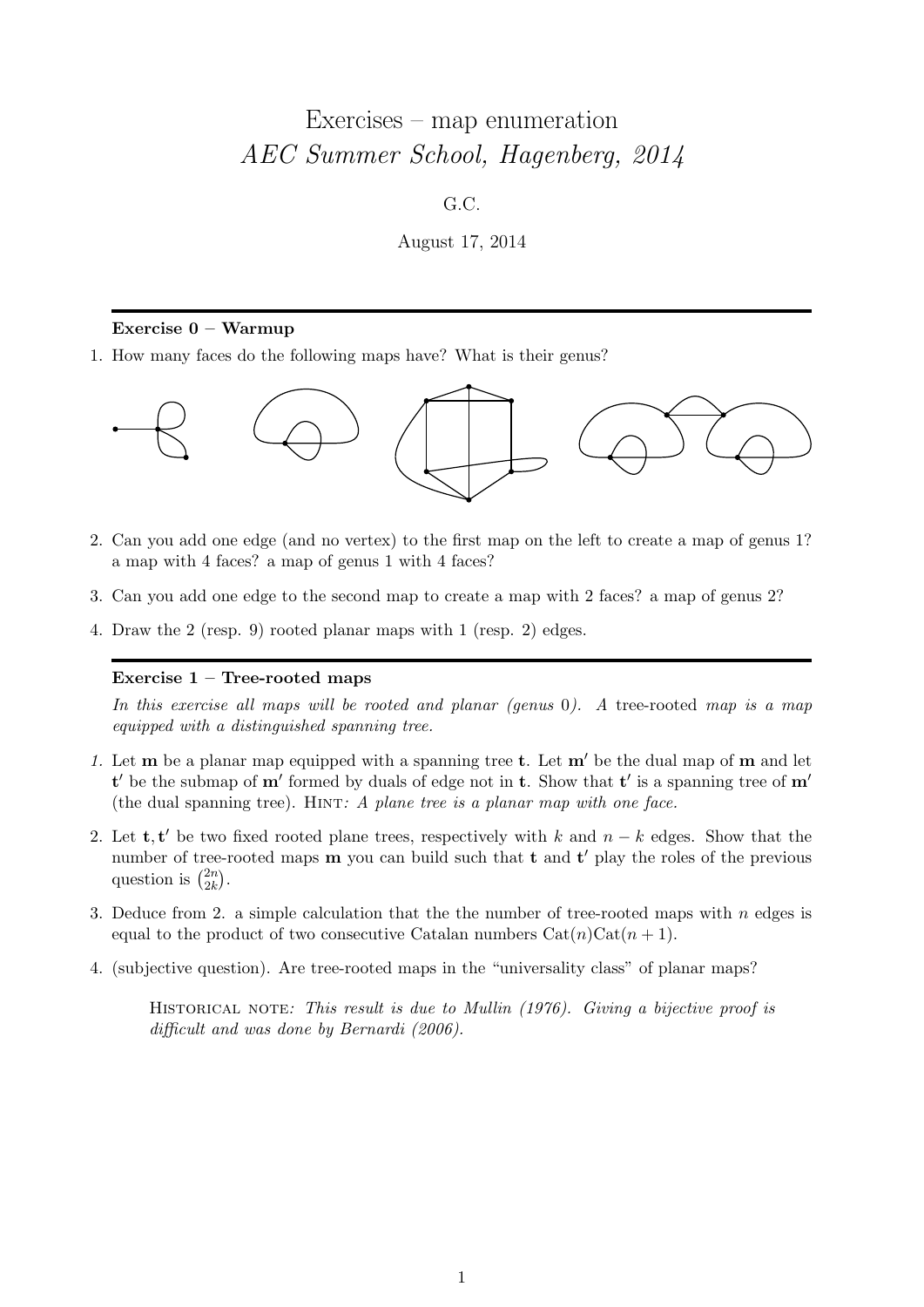# Exercise 2 – The counting exponent of maps with fixed genus and number of faces Recall that the generating function  $T \equiv T(t)$  of rooted plane trees (that is, genus 0 maps with 1 face) by the number of edges is given by:

$$
T = 1 + tT^2 = \frac{1 - \sqrt{1 - 4t}}{2t}.
$$

This series has a unique dominant singularity at  $t = 1/4$  of the form  $T = 2 + c(1 - 4t)^{1/2} +$  $O(1-4t)$ . (in this exercise, c denotes a positive constant that varies among occurrences), and the number of rooted plane trees with n edges is asymptotically equivalent to  $c \cdot 4^n n^{-3/2}$ .

The goal of this exercise is to show that more generally, for fixed  $k \ge 1$  and  $g \ge 0$ , the number of rooted maps of genus g with k faces is asymptotic to

$$
c\cdot n^{\frac{6(g-1)+3k}{2}}4^n
$$

when n tends to infinity (for some constant  $c = c(q, k)$ ). We now assume that  $(q, k) \neq (0, 1)$ .

- 1. Let  $\mathcal{M}_{g,k}$  be the set of rooted maps of genus g with k faces having no vertices of degree 1 nor 2. Show that  $\mathcal{M}_{g,k}$  is a finite set. HINT: for  $i \geq 3$ , call  $d_i$  the number of vertices of degree i, and write Euler's formula in terms of the  $d_i$ 's.
- 2. Let  $P(t)$  be the generating function of rooted plane trees with a marked leaf (different from the root vertex). Show (combinatorially!) that

$$
P(t) = \frac{1}{1 - tT(t)^2} - 1.
$$

3. Show that the generating function of rooted maps of genus  $g$  with  $k$  faces, by the number of edges, is given by the finite sum:

$$
\sum_{\mathfrak{m}\in \mathcal{M}_{g,k}} tP'(t)P(t)^{e(\mathfrak{m})-1}.
$$

(for  $(q, k) = (0, 2)$ , use the following convention: there is a single element in  $\mathcal{M}_{q,k}$  that has 0 edges – alternatively, just skip this case since it is elementary but a bit tricky).

HINT: given a map, remove recursively all its vertices of degree 1 until no more is left; then, replace each maximal chain of vertices of degree 2 by an edge. What do you obtain?

4. Show that an element of  $\mathcal{M}_{q,k}$  has at most  $3k + 6(g-1)$  edges and that this bound is realized. Deduce the form of the dominant singularity of the generating function and conclude.

HISTORICAL NOTE: Maps with a fixed genus and number of faces are very different from unconstrained maps (i.e. maps where only the genus is constrained). As shown by this exercise, the linear growth of the counting exponent with respect to the genus is 3  $\frac{3}{2}g$  rather than  $\frac{5}{2}g$  for unrestricted maps. They belong to different universality classes (for example, the diameter of the maps studied in this exercise is of order  $O(\sqrt{n})$ ) when n tends to infinity, compared to  $O(n^{1/4})$  for unconstrained maps)..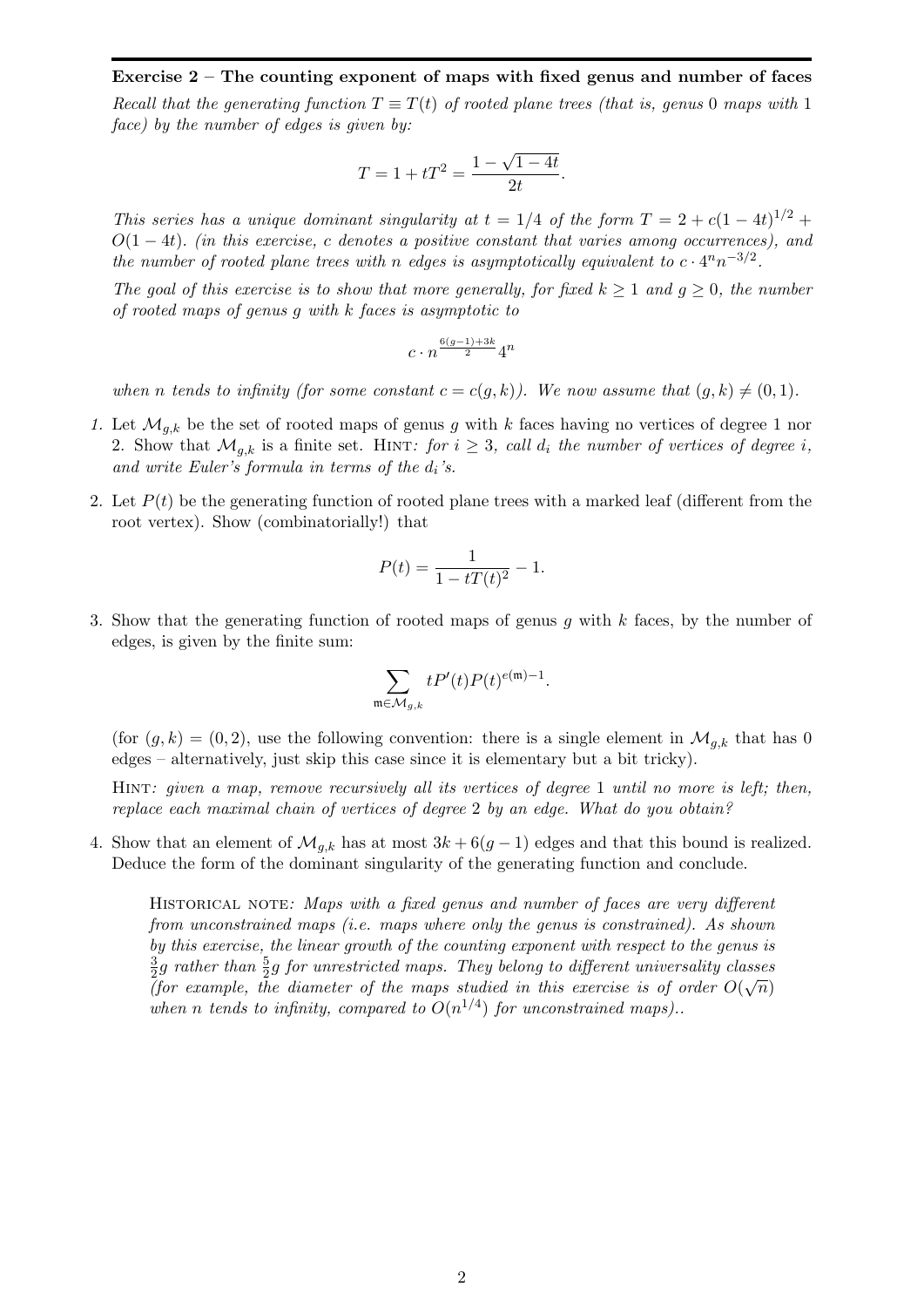### Exercise  $3 - (Pre)cubic$  one-face maps

In this exercise, for  $g \ge 0$ , we study the set  $\mathcal{T}_g(m)$  of rooted maps with  $n = 2m + 1$  edges having the following properties:

- all their vertices have degree 1 or 3 (such maps are called precubic);
- they have only one face;
- $-$  they have genus q;
- they are rooted on a vertex of degree 1.

Vertices of degree 1 different from the root vertex are called leaves. Figure (a) and (b) show examples in genus 1 and 2, respectively.



- 1. In genus 0, do you recognize these objects? Show (or recall) that  $|\mathcal{T}_0(m)| = \text{Cat}(m)$ .
- 2. Draw an example in genus 3. HINT:  $1+2=3$
- 3. Show that an element of  $\mathcal{T}_g(m)$  has  $c = m + g$  vertices of degree 3 and  $\ell = m + 1 3g$  leaves.
- 4. Let **m** be an element of  $\mathcal{T}_{q}(m)$ , and number its corners from 1 to 2n as on Figure (b) i.e., in the polygonal representation, number corners from  $1$  to  $2n$  clockwise, starting from the root. A half-edge is called an ascent (resp. descent) if the label on its sides increases (resp. weakly decreases) counterclockwise, see Figure (c). Show that m has  $n + 1$  descents and  $n - 1$  ascents.
- 5. Deduce that m has 2g nontrivial descents, where a descent is nontrivial its small label is not the minimal label around the vertex it belongs to.
- 6<sup>\*</sup>. Show that elements of  $\mathcal{T}_g(m)$  with a marked nontrivial descent are in bijection with elements of  $\mathcal{T}_{q-1}(m)$  with three marked leaves.
- 7. Deduce that the cardinality  $f_g(m)$  of  $\mathcal{T}_g(m)$  satisfies the relation  $2gf_g(m) = \binom{m+4-3g}{3} f_{g-1}(m)$ , and finally that:

$$
f_g(m) = \frac{1}{12^g g!} \frac{(m+1)!}{(m+1-3g)!} \text{Cat}(m).
$$

HISTORICAL NOTE: This exercise illustrates the fact that one-face maps have a relatively simple structure, even in arbitrary genus. The formula proved in this exercise is due to Lehman and Walsh (1972), and the bijective proof presented here to G.C. (PTRF, 2009). The case of general one-face maps (not cubic) can be handled with a similar, yet more complicated approch, see G.C.  $(AAM, 2010)$  or G.C.-Féray-Fusy (JCTA, 2012). See also this paper for references, there are tons of results about oneface maps in the literature, in particular with the algebraic viewpoint (and for this, see also Problem B below).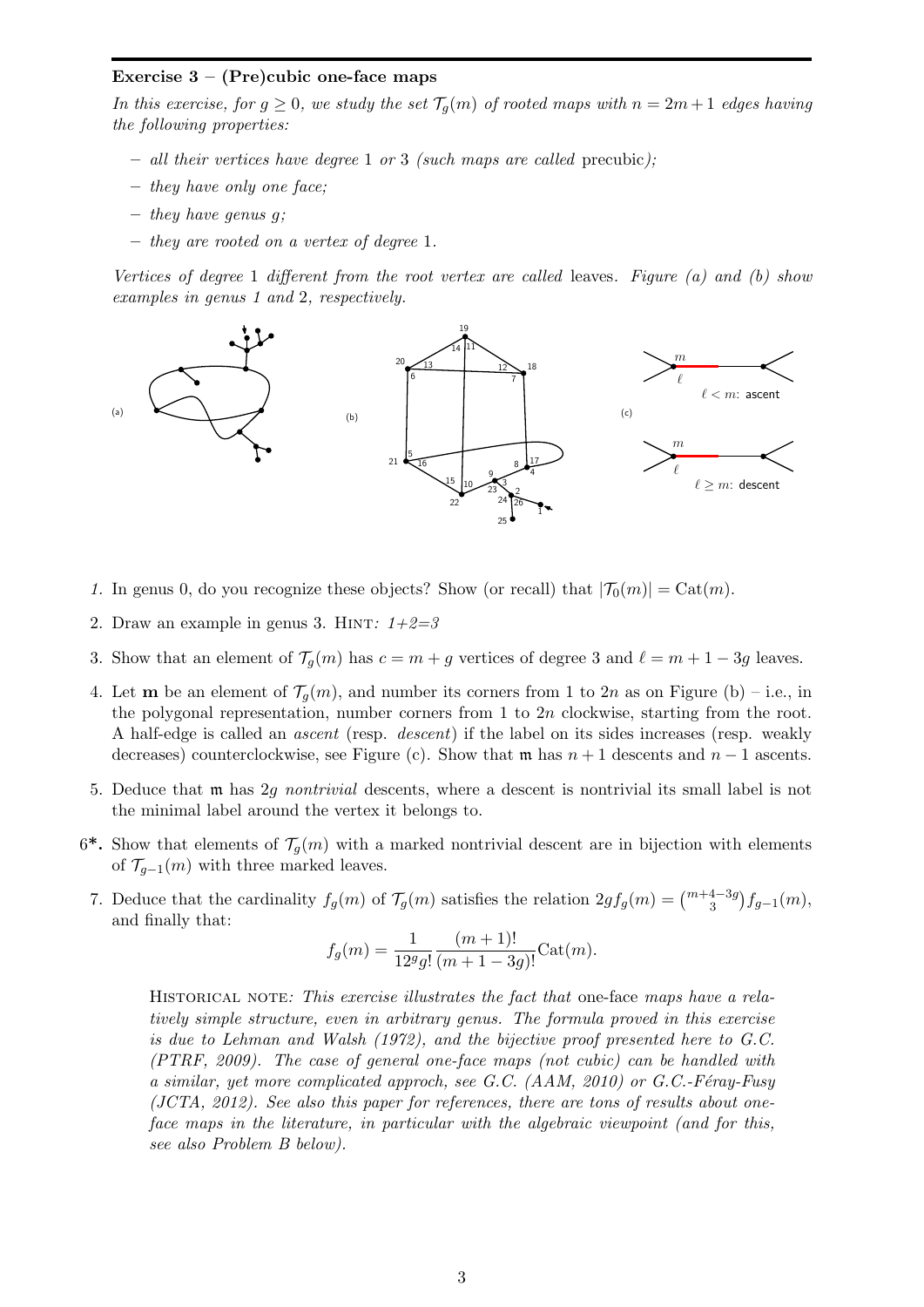#### Exercise 4 – No short non-contractible cycles in random maps

In this exercise, we will show the following theorem. Let  $g \geq 1$  and  $K \geq 1$  be fixed, and let n be a (large) integer. Let  $M_n$  be a uniform random map of genus g with n edges. Then the probability that  $M_n$  has a non-contractible cycle of length  $\leq K$  tends to 0 when n tends to infinity (in other words the length of the shortest non-contractible cycle tends to  $\infty$  when n tends to infinity, in probability).

We recall that the generating function  $F_g(t)$  of rooted maps of genus g by the number of edges has a unique dominant singularity at  $t = \frac{1}{12}$  of the form:

$$
F_g(t) \sim \text{(constant)} \frac{1}{(1 - 12t)^{\frac{5g - 3}{2}}}.
$$

1. Show that the number of maps of genus q with n edges and a distinguished cycle of length  $K$ is less than

$$
\sum_{\substack{g_1+g_2=g\\ g_1,g_2>0}} \sum_{n_1+n_2=n+k} 2n_1 m_{g_1}(n_1) m_{g_2}(n_2) +(2n+2k)(2n+2k-1)m_{g-1}(n+k).
$$

2. Conclude by analysing the singularity of the generating function.

HISTORICAL NOTE: This exercise is taken from *[Bender, Gao, Richmond, 1999]*. This result and its variants have nice consequences, for example, that a random genus g map is 5-colorable with probability tending to 1 when n tends to infinity (from a nice result of Thomassen on the 5-colorability of fixed genus graphs). The same argument (and the same paper) shows that the shortest n.c. cycle is larger than  $c \log n$  with high probability. However this bound is not sharp at all: by bijective methods (and by them only) one can show that the smallest n.c. cycle in a random map of fixed genus with n edges is of order  $n^{1/4}$ , which is much larger (this was proved by Bettinelli using the Marcus-Schaeffer bijection).

#### Exercise  $5 -$  Training with Tutte equations

A triangulation is a map whose all faces have degree 3. A map is nonseparable if it is loopless and has no separating vertex, i.e. if it is not possible to disconnect it by removing a single vertex. The purpose of this exercise is to count planar nonseparable triangulations. We will also need to consider pseudotriangulations, defined as maps in which all faces different from the root face have degree 3.

- 1. Show that a planar triangulation with  $2n$  faces (and  $3n$  edges) has  $n + 2$  vertices.
- 2. Let  $F(t, u) \equiv F(u)$  be the generating function of (rooted) plane nonseparable pseudotriangulations where t marks the number of non-root faces, and u marks the degree of the root face. Show that  $F$  is solution of the following equation:

$$
F(u) = u^{2} + t \frac{F(u) - u^{2}f}{u} + \frac{F(u)^{2}}{u}
$$

where  $f \equiv f(t)$  counts nonseparable pseudotriangulations with root-face degree equal to 2.

- 3. What kind of equation is that?
- 4. Either by hand or (better) with your favorite software, solve this equation using the ideas we used in the lectures. HINT: You should be able to find that  $tf(t) = T - tT^3$  where  $T = \frac{t}{(1-t)^2}$  $\frac{t}{(1-2T)^2}$ .
- 5. Using Lagrange inversion, deduce that the number of rooted planar nonseparable triangulations with  $n+2$  vertices is given by:  $\frac{2^n(3n)!}{(n+1)!(2n+1)!}$ .
- 6. Do the asymptotics and check that the counting exponent of rooted planar simple triangulations is  $-\frac{5}{2}$  $\frac{5}{2}$ , as for rooted planar maps (this is an example of a universality result).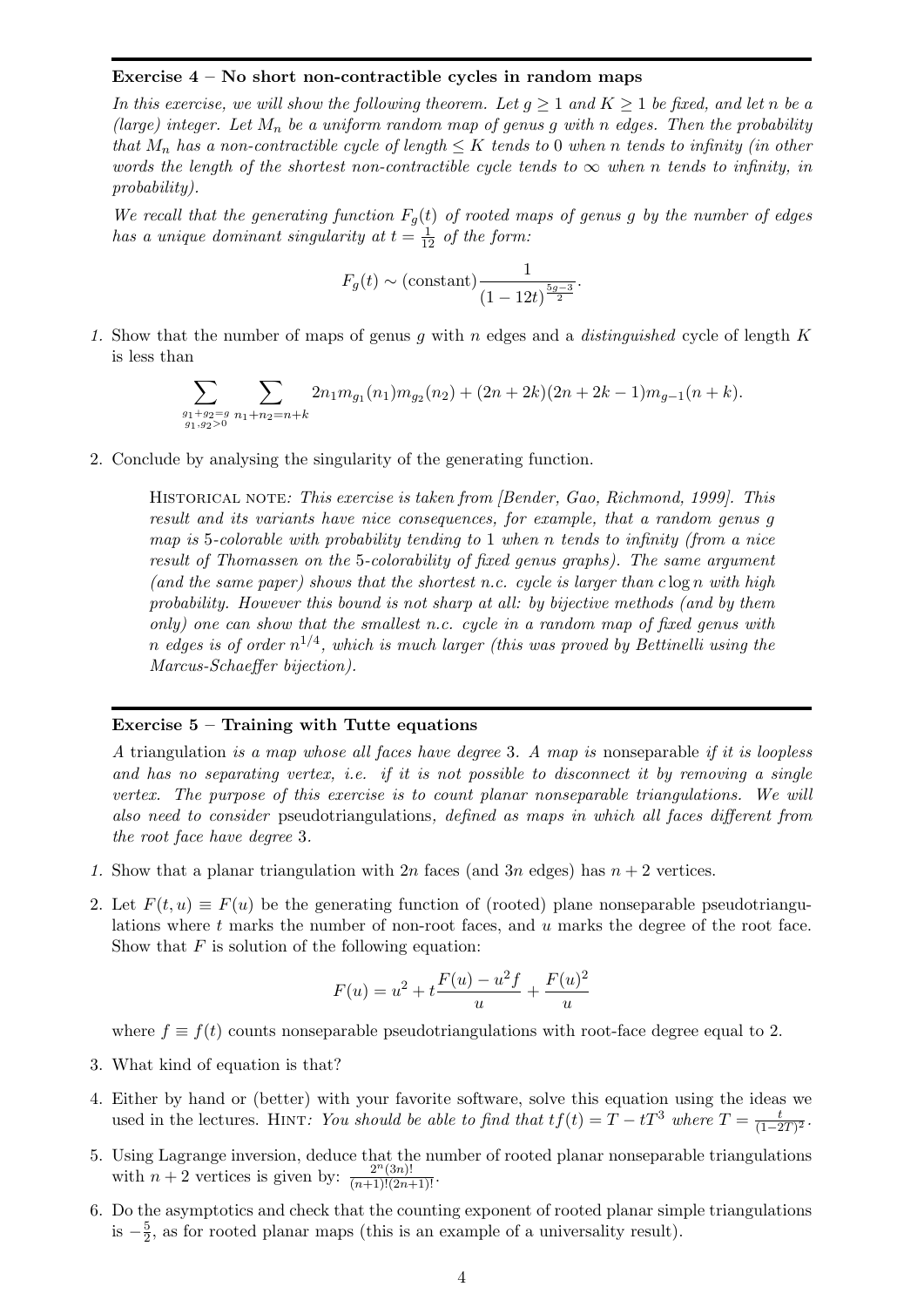#### Exercise  $6$  – Counting unrooted maps

In this (difficult) exercise we count unrooted planar maps. Recall that a labelled map with n edges is a map whose half-edges are labelled from 1 to 2n. The symmetric group  $\mathbb{S}_{2n}$  acts on labelled maps by permutation of the labels, and orbits under this action are called unrooted maps. We let  $m(n)$  be the number of rooted planar maps with n edges, given by Tutte's formula:  $m(n) = \frac{2 \cdot 3^n}{n+2} \text{Cat}(n)$ , and  $l(n) = (2n-1)!m(n)$  be the number of labelled planar maps with n edges.

1. Prove (or recall) "Burnside's lemma" saying that the number  $u(n)$  of unrooted planar maps with  $n$  edges is given by:

$$
u(n) = \frac{1}{(2n)!} \sum_{\sigma \in \mathfrak{S}_{2n}} \text{fix}(\sigma)
$$
 (1)

where fix( $\sigma$ ) is the number of labelled planar maps with n edges that are fixed by  $\sigma$ .

- 2. Show that the contribution of the identity to (1) is  $\frac{1}{2n}m(n)$ .
- 3\*\*. We admit the (intuitive) fact that each planar map with a distinguished symmetry can be embedded on the sphere  $\Im$  (viewed as the unit sphere in  $\mathbb{R}^3$ ) in such a way that the automorphism is realized by an oriented isometry of S, i.e., a rotation. Note that such a rotation fixes exactly two cells of m, where a cell is either a vertex, a face, or an edge.

We first consider rotations that fix no edges. Show that the contribution of such rotations to the sum (1) is given by:

$$
\frac{1}{2n} \sum_{d|n} \phi\left(\frac{n}{d}\right) \binom{d+2}{2} m(d)
$$

where  $\phi(m)$  is the number of integers in [1..m] relatively prime to m (Euler's totient function).

HINT: 1/Given a map  $\mathfrak{m}$  fixed by a rotation  $\sigma$ , consider the quotient map  $\mathfrak{m}/\sigma$  obtain by cutting a fundamental domain of the sphere and gluing its sides together. 2/By Euler's formula, a map with d edges has  $d + 2$  vertices and faces in total.

 $4^{**}$ . We now consider rotations that fix two edges. Show that for such rotations to exist n has to be even and that (in that case) the contribution of such rotations to (1) is:

$$
\frac{1}{2n}\frac{n(n-1)}{2}m\left(\frac{n}{2}\right)=\frac{n-1}{4}m\left(\frac{n}{2}\right).
$$

 $5^{**}$ . We finally consider rotations that fix exactly one edge. Show that for such rotations to exist n has to be odd and that (in that case) the contribution of such rotations to (1) is:

$$
\frac{1}{2}\left(\frac{n-1}{2}+2\right)m\left(\frac{n-1}{2}\right)=\frac{n+3}{4}m\left(\frac{n-1}{2}\right).
$$

6. Deduce the following formula for  $u_n$ :

$$
u_n = \frac{1}{2n}m(n) + \frac{1}{2n}\sum_{d|n} \phi\left(\frac{n}{d}\right)\binom{d+2}{2}m(d) + \left(\frac{n+1}{4} + \frac{(-1)^n}{2}\right)m\left(\left\lfloor\frac{n}{2}\right\rfloor\right).
$$

HISTORICAL NOTE: This result is due to Liskowets. The classification of symmetries in higher genus is more complicated see [Mednykh and Nedela, 2004].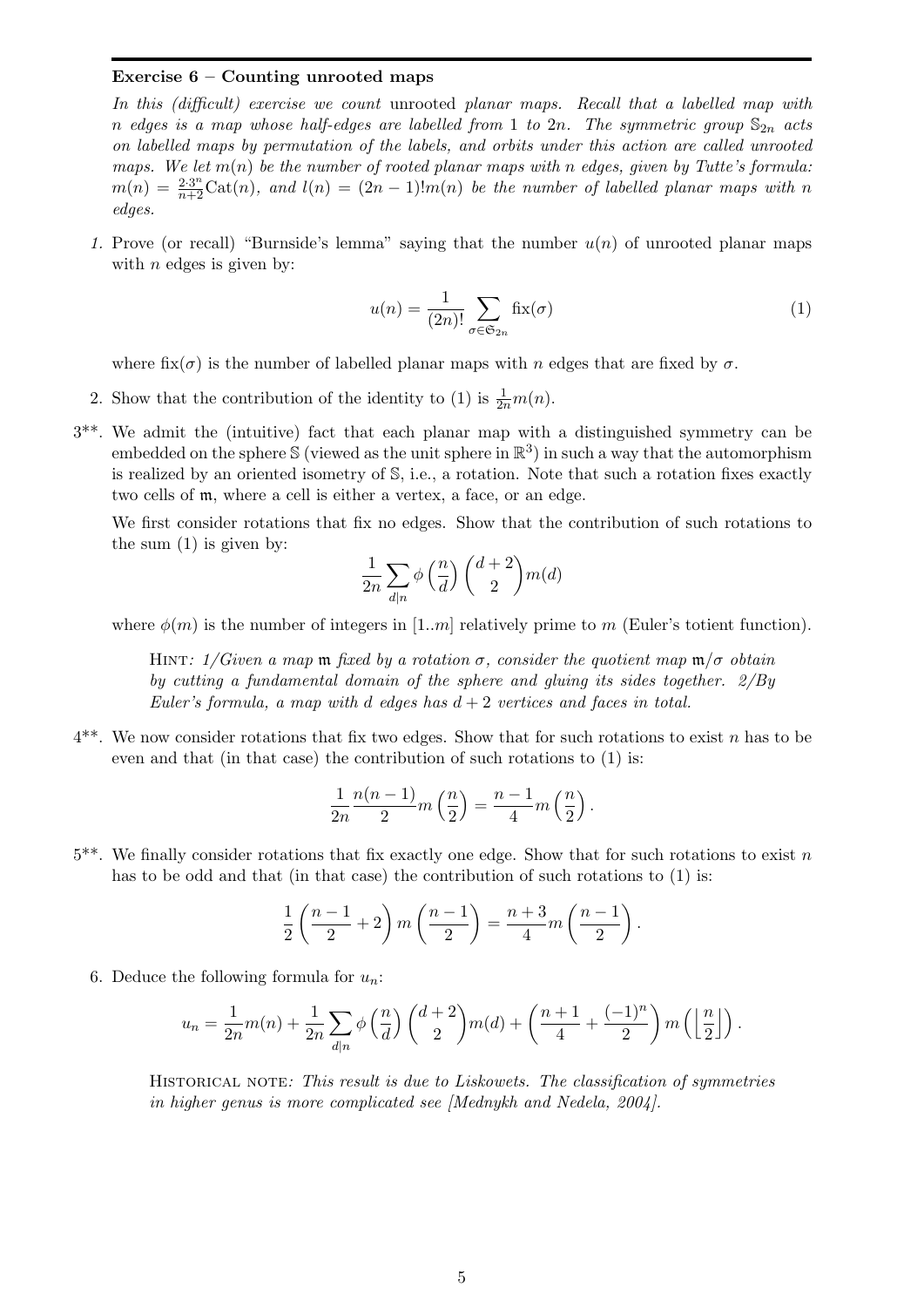## Problem A – The Bouttier-Di Francesco-Guitter bijection for bipartite maps

- 1. Let b be a rooted bipartite map of genus g, pointed at a vertex. We construct a new map t as follows:
	- We add a new vertex inside each face of b;
	- Going counterclockwise around each new vertex, we link the new vertex to every corner that is followed by a corner of smaller label, see the next figure;
	- We let t be the map consisting of all the newly added vertices and all the original vertices of b except the pointed one, and of all the newly added edges.



Suppose b has  $d_i$  faces of degree 2i for each  $i \geq 1$ . What is the number e of edges and v of vertices of b? Same question for t.

2. Consider the map  $\mathfrak{m} = \mathfrak{b} \bigcup \mathfrak{t}$ , and let  $\mathfrak{a}$  be the dual submap of  $\mathfrak{t}$  in  $\mathfrak{m}$ . Show that  $\mathfrak{a}$  is a connected unicyclic graph, whose unique cycle encircles the pointed vertex.

Hint: orient edges as in the proof of the Marcus-Schaeffer construction, and reproduce the arguments from the lectures (the key point is: how does a face of m look like?)

- 3. Deduce that t is a one-face map.
- 4. A one-face map is a mobile if:
	- it has two kind of vertices: labelled ones and unlabelled ones, and edges only link labelled to unlabelled vertices; the root vertex is a labelled vertex;
	- for each unlabelled vertex  $v$ , and for any two neighbours  $u$  and  $u'$  of  $v$  that are consecutive counterclockwise around v, their labels satisfy:  $\ell(u') \geq \ell(u) - 1$ .

Show that t is a mobile.

5. Show that the previous construction is a 1-to-2 mapping between pointed bipartite maps and mobiles, that sends a bipartite map of genus  $g$  with  $d_i$  faces of degree 2i for each  $i \geq 1$ , and v vertices, to a mobile with  $d_i$  unlabelled vertices of degree i for each  $i \geq 1$ , and  $v - 1$  labelled vertices.

Hint: design a closure operation similar to the Marcus-Schaeffer bijection.

- 6. For  $i \geq 1$ , show that the number of sequences of integers  $(0 = \ell_1, \ell_2, \ldots, \ell_i)$  such that for  $\ell_{j+1} \geq \ell_j - 1$  for all j (indices being understood modulo i) is  $\binom{2i-1}{i}$  $\binom{-1}{i}$ .
- 7. Let  $T = T(x; t_1, t_2, ...)$  be the generating function of mobiles, where the exponent of the variable  $t_i$  records the number of unlabelled vertices of degree i, and where x records the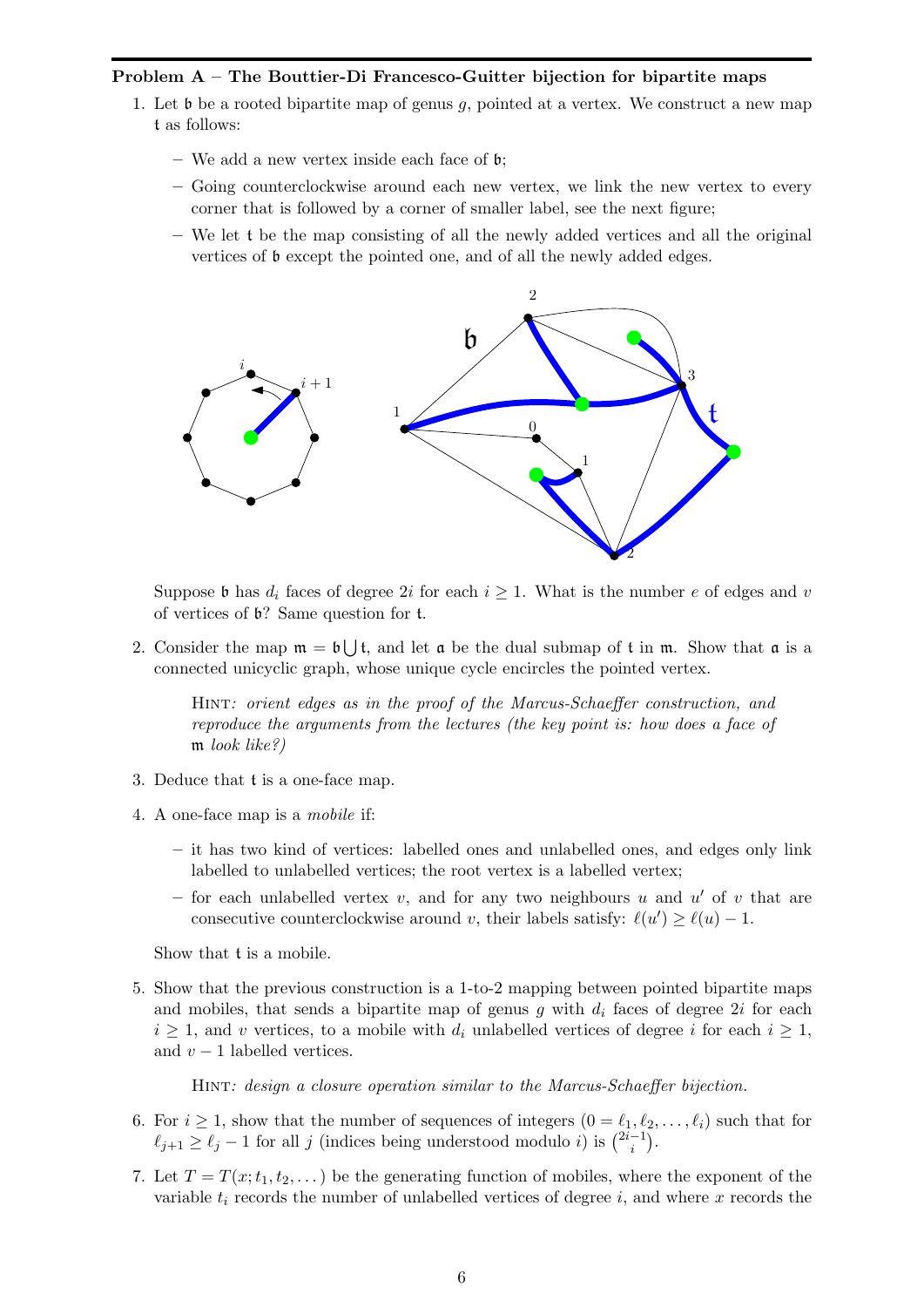total number of unlabelled vertices. Show that

$$
T = x \sum_{i \ge 1} {2i - 1 \choose i} t_i (1 + T)^{i-1}.
$$

8. Show (in a few lines, you don't need more) that the coefficient of  $x^k \prod_i t_i^{d_i}$  in T is:

$$
\frac{e!}{(e-f+1)!} \prod_i \frac{1}{d_i!} \prod_i \binom{2i-1}{i}^{d_i}.
$$

9. Deduce that the number of rooted planar bipartite maps having  $d_i$  faces of degree 2i for each  $i \geq 1$  is given by:

$$
\frac{2e!}{(e-f+2)!} \prod_i \frac{1}{d_i!} \prod_i \binom{2i-1}{i}^{d_i}.
$$

10. Check that for  $d_i = n \mathbf{1}_{i=2}$  you recover Tutte's formula for bipartite quadrangulations.

HISTORICAL NOTE: This formula for planar bipartite maps is (also) due to Tutte via a by-hand tour-de-force, and was recovered by Bender and Canfield by solving a refined Tutte equation. The first bijective proof was given by Schaeffer (1997) using blossoming trees, and is different from the one presented here due to BDFG. As we have seen the present bijection has the advantage to work in positive genus, and enables in particular to prove the universality of the counting exponent  $\frac{5}{2}(g-1)$  for bipartite maps with controlled degrees (G.C). This bijection extends to the case of non-bipartite maps, but mobiles become more complicated, and no closed formulas exist anymore, even in the planar case.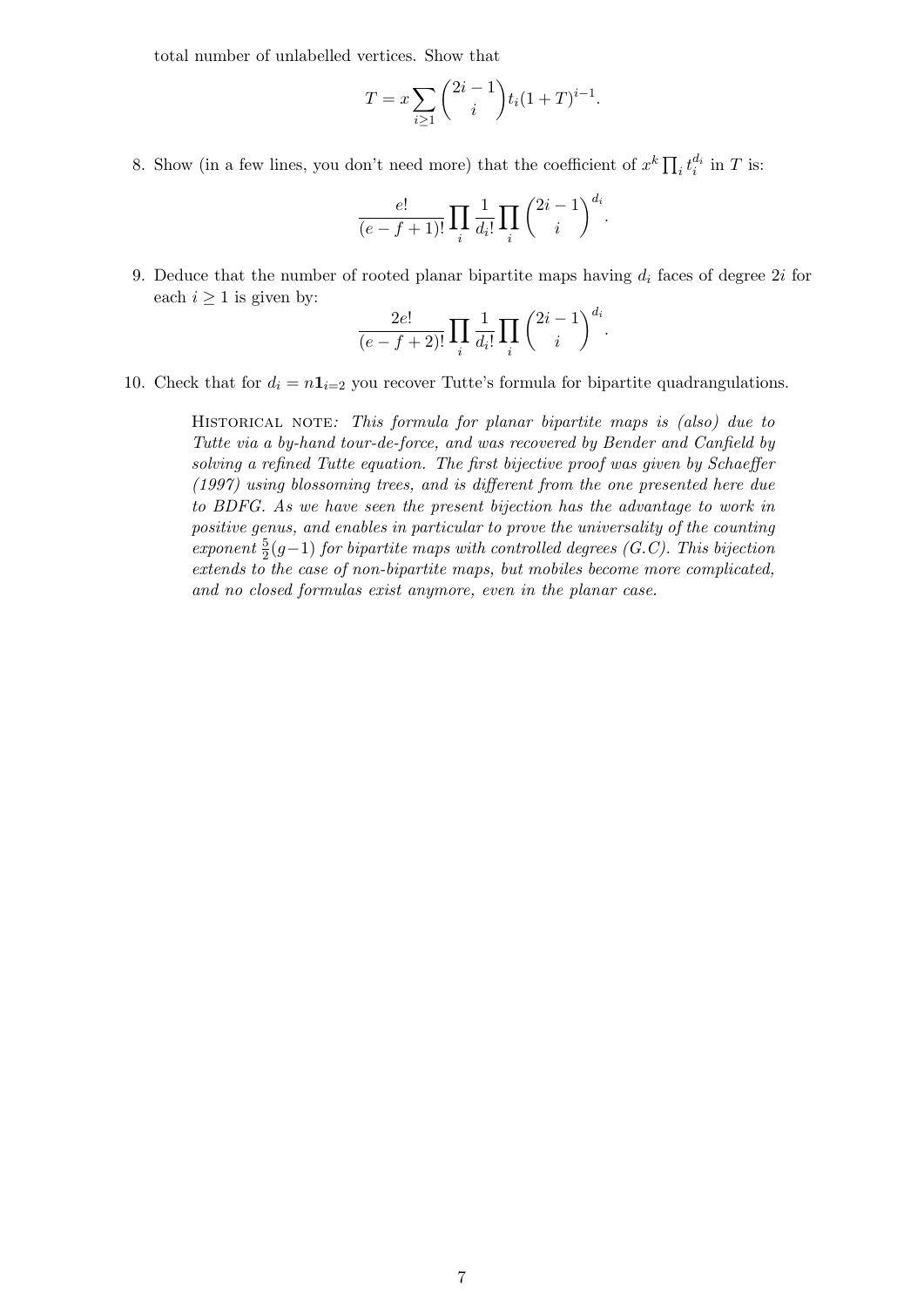#### Problem B – Maps, the symmetric group, and the Harer-Zagier formula.

This problem is an introduction to the link between map enumeration and algebraic combinatorics. It requires knowledge in algebraic combinatorics of the symmetric group. We use algebra to prove the Harer-Zagier formula for the enumeration of one-face maps.

- 1. For  $n, g \geq 0$  we let  $\epsilon_q(n)$  be the number of rooted one-face maps of genus g with n edges. From the lecture we know that  $(2n-1)!\epsilon_q(n)$  is the number of triples of permutations  $(\sigma, \alpha, \phi)$  in  $\mathbb{S}_{2n}$  such that  $\sigma \alpha = \phi$ , and  $\alpha$  has cycle type  $[2^n]$ ,  $\phi$  has cycle type  $[2n]$ , and  $\sigma$ has... how many cycles?
- 2. Recall Frobenius's formula from representation theory. If G is a finite group, and  $\{\chi^{\lambda}, \lambda \in$  $\Lambda$ } is the list of its irreducible characters (where  $\Lambda$  is some indexing set), then for any conjugacy classes A, B, C in G, the number of triples  $(\sigma_a, \sigma_b, \sigma_c) \in A \times B \times C$  such that  $\sigma_a \sigma_b \sigma_c = 1$  is given by:

$$
\frac{1}{|G|} \sum_{\lambda \in \Lambda} \frac{|A| \cdot |B| \cdot |C|}{\dim \lambda} \chi^{\lambda}(A) \chi^{\lambda}(B) \chi^{\lambda}(C).
$$

Optional question: prove it (requires familiarity with representation theory).

3. Deduce that the number of one-face of genus g maps satisfies:

$$
\epsilon_g(n)=\frac{1}{2^nn!}\sum_{k=0}^{2n-1}(-1)^k\chi^k([2^n])\sum_{\lambda\vdash 2n\atop \ell(\lambda)=n+1-2g}|K_\lambda|\frac{\chi^k(\lambda)}{\dim\lambda},
$$

where  $\chi^k$  is the character of the symmetric group indexed by the hook partition  $[1^k, 2n-k]$ , and  $K_{\lambda}$  is the conjugacy class made by permutations of cycle-type  $\lambda$ . HINT: Apply the Frobenius formula, and notice that the character  $\chi^{\lambda}([2n])$  vanishes for most  $\lambda$  – use the Murnaghan-Nakayama rule.

- 4. Show (using for example the Murnaghan-Nakayama rule) that the evaluation of a hookcharacter on an a fixed-point free involution is given by:  $\chi^k([2^n]) = (-1)^{\lfloor \frac{k+1}{2} \rfloor} \binom{n-1}{\lfloor \frac{k}{2} \rfloor}$ . 2
- 5. Recall (or even better: prove\*) that one has:  $\sum_{\lambda \vdash 2n} |K_{\lambda}| \frac{\chi^k(\lambda)}{\dim \lambda}$  $\frac{\chi^k(\lambda)}{\dim \lambda}u^{\ell(\lambda)}=n!\binom{2n-k-1+u}{n}$  $\binom{k-1+u}{n}$ . Hint: Use Jucys Murphy elements – how do they act on irreducible representations?
- 6. Deduce the formula:

$$
\sum_{g\geq 0} \epsilon_g(n) u^{n+1-2g} = \frac{(2n)!}{2^n n!} \sum_{p=1}^n (-1)^{p-1} \binom{n-1}{p-1} \left( \binom{2(n-p)+1+u}{2n} + \binom{2(n-p)+u}{2n} \right)
$$
\n(2)

7. Deduce the "Harer-Zagier formula":

$$
\sum_{g\geq 0} \epsilon_g(n) u^{n+1-2g} = (2n-1)!! \sum_{q=1}^{n+1} {u \choose q} 2^{q-1} {n \choose q-1}.
$$

8. Deduce the even fancier form:

$$
\sum_{\substack{g \ge 0 \\ n \ge 0}} \frac{\epsilon_g(n)}{(2n-1)!!} u^{n+1-2g} y^{n+1} = \frac{1}{2} \left( \frac{1+y}{1-y} \right)^u - \frac{1}{2},
$$

and the "Lehman-Walsh formula":

$$
\epsilon_g(n) = \left(\sum_{\gamma \vdash g} \frac{(n+1)_{2g+\ell(\gamma)+1}}{2^{2g} \prod_i m_i(\gamma)!(2i+1)^{m_i(\gamma)}}\right) \text{Cat}(n).
$$